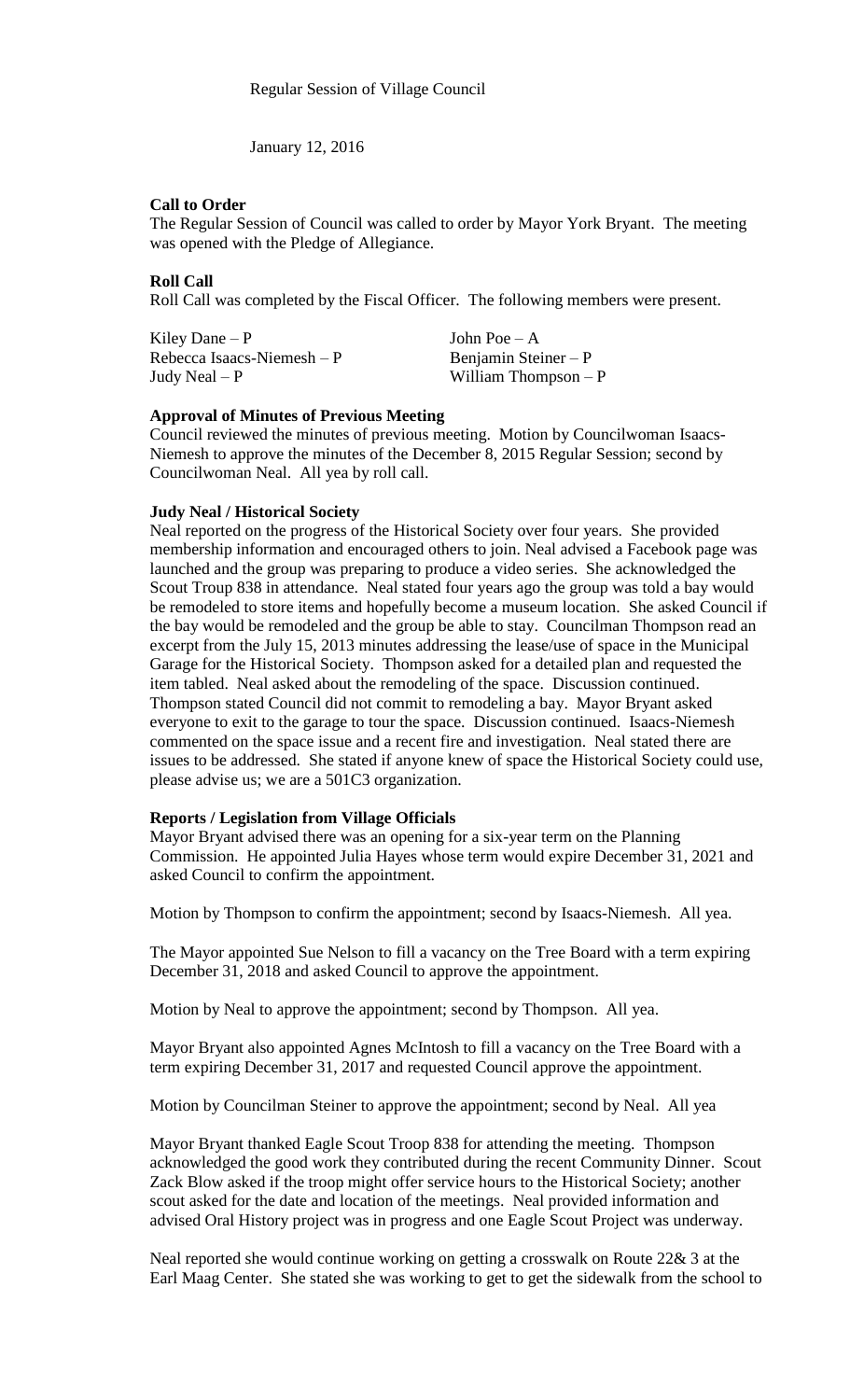#### Regular Session of Village Council

January 12, 2016

Pamela Drive. Mr. Nelson commented on a discussion with Ron Maag regarding the crosswalk. Discussion followed. The Mayor commented.

Fiscal Officer Nichole Knell requested an increase in appropriations of \$2900 in the General Fund for a local Income Tax Refund for over payment. Neal asked if this was a duplicate. Knell responded no. Discussion followed.

Motion by Isaacs-Niemesh to suspend the rules and waive three readings of Resolution #2- 16; second by Neal. All yea. Motion by Isaacs-Niemesh to approve Resolution #2-16, increasing appropriations as requested; second by Neal. All yea by roll call.

Kaspar stated the Warren County Court gave Chief Kilburn the approval to destroy the contents of the Evidence Locker. A lawsuit was filed; the Meth Lab Environmental Remediation Default Judgment has been rewarded. Funds will be returned to the Village. The Village will receive proceeds from the sale of the house.

Solicitor Kaspar reported Warren County Board of Commissioners will accept CDGB Applications for public improvements. . He advised a Resolution was needed to permit Jones Warner Consultants or the Mayor to into agreement with Warren County for \$76,650 for the Morrow Blackhawk Road project and declaring an emergency. Thompson commented giving information on a prior application with OPWC for funds and the impact of the current request. Isaacs-Niemesh stated her reservation. Neal asked about the timeline. Knell gave the due date for the application. Discussion followed.

Motion by Neal to suspend the rules and waive three readings of Resolution #1-16; second by Thompson. All yea. Motion by Neal to approve Resolution #1-16, approving the Village enter into agreement with Warren County for CDGB application for Morrow Blackhawk Road project; second by Thompson. All yea by roll call.

Reports were provided to Council, Mayor's Court Report and Bank Reconciliation, Village Fiscal Revenue Status by Fund Summary, Bank Reconciliation and Disbursements. Fiscal Officer Knell referred to additional appropriations spreadsheets provided, reviewing receipts for 2015 column by column. She advised Financial Advisor Steve Wagner provided the Revenue Estimates. She stated the final Budget must be approved at the March meeting; Knell asked Council to review the 2016 budget projections. Thompson questioned line 541 referred to as Consumer Rent – Payment for Water Received. Knell responded it was the Water Operating Fund. She also referred to a prior meeting; Knell advised the Village was not operating in the red, not even with the 2016 estimates. She explained line items may need to be moved but the money is available. The Mayor commented; Knell explained line items and movement within the General Fund. Three Schuerer Trust Fund Applications were distributed to Council for review. The applications were previously approved by individual Council members.

Motion by Isaacs-Niemesh to approve Schuerer Trust Fund applications; second by Neal. All yea.

Thompson stated the previous Friday was the Maintenance employee's last day; Kilburn and Mayor Bryant set up a plan to cover the snow. The Police Chief stated the snow was cleared. Mayor Bryant advised Mike Hanna was coming to work on Monday and would be on call as early as Friday. Kilburn stated over the Holiday a house caught fire and the water needed to be shut off. He said it was difficult to locate anyone quickly; he called the County for help. Kilburn advised he called Hanna that night and he responded. He stated he hoped the Village would come up with the money to hire a second employee. Mr. Ducker asked at what classification Hanna was being hired. Discussion followed. Isaacs-Niemesh commented on Water Operator licensing. Mayor Bryant stated Village Administrator Smith would be back on January 26, 2016. Discussion followed.